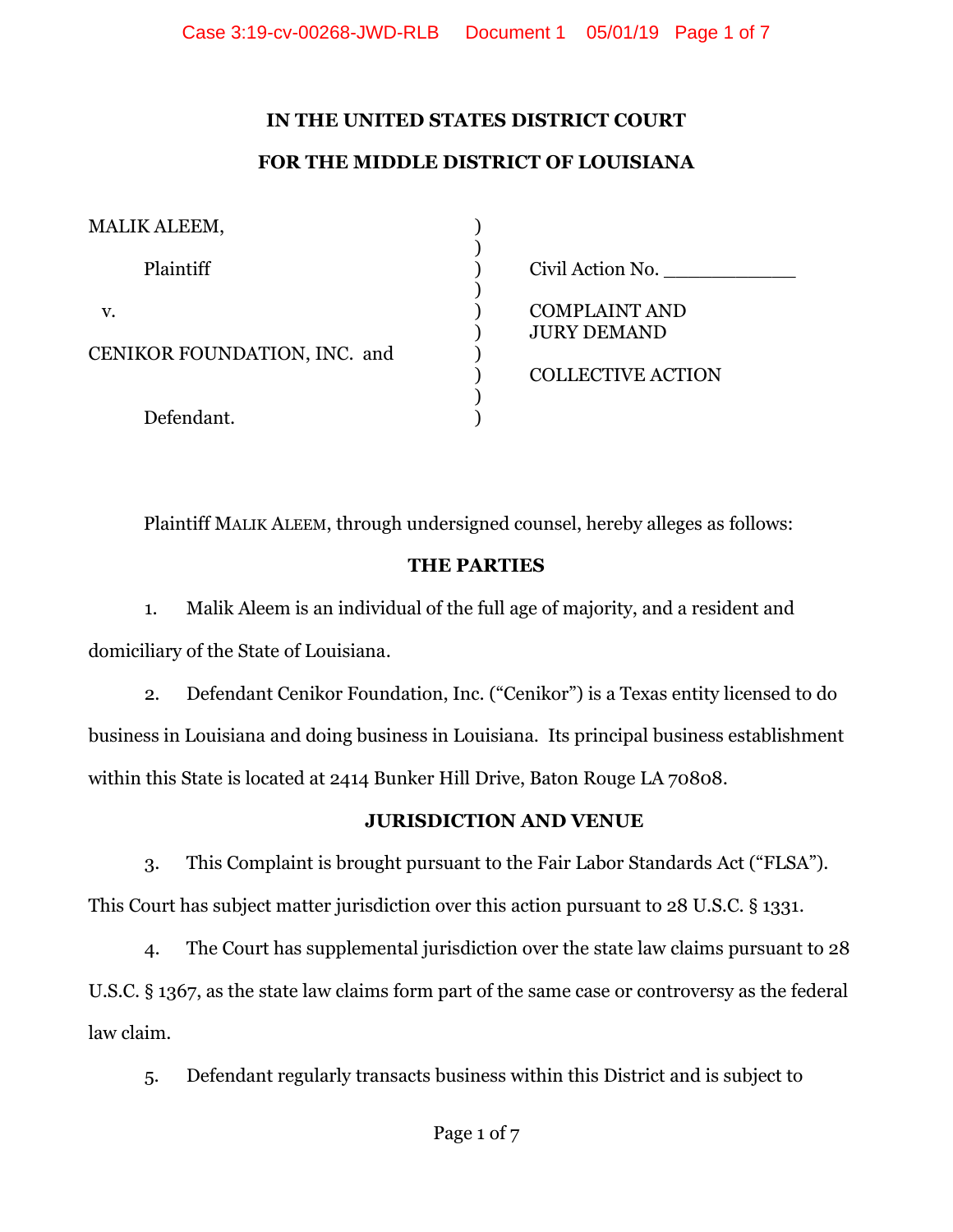personal jurisdiction here.

6. A substantial part of the claims or omissions alleged herein took place in this District. 28 U.S.C. § 1391(b).

7. Defendant is regularly engaged in commerce pursuant to 29 U.S.C. § 203(s).

8. Defendant's annual volume of sales made and business done has exceeded \$500,000 at all relevant times.

#### **FACTUAL ALLEGATIONS**

9. Cenikor bills itself as a rehabilitation center for individuals with substance abuse problems. In reality, it operates more like a temp service, where individual residents are assigned to work on outside jobs for third-party companies. However, all wages earned from those jobs go to Cenikor rather than the individual workers.

10. In 2016, Plaintiff Malik Aleem was offered a stark choice by a judge of the St. James Parish Criminal Court – either attend Cenikor's residential rehabilitation facility, or go to jail.

11. Aleem reported to the Cenikor facility in Baton Rouge, Louisiana, and worked for Cenikor from approximately October 2016 until December 2017 without receiving any pay whatsoever.

12. During this time period, Plaintiff worked at various third-party jobsites throughout the Baton Rouge area including Tony's Fish Fry, RB Electric, the LSU Student Cafeteria, AEC Electric, and the LSU Student Union.

13. Cenikor was responsible for making arrangements with these third-party companies, and any agreement between Cenikor and the third-party company was not shown to, or signed by, Plaintiff.

14. Cenikor assigned Plaintiff to work particular shifts at particular jobsites. As a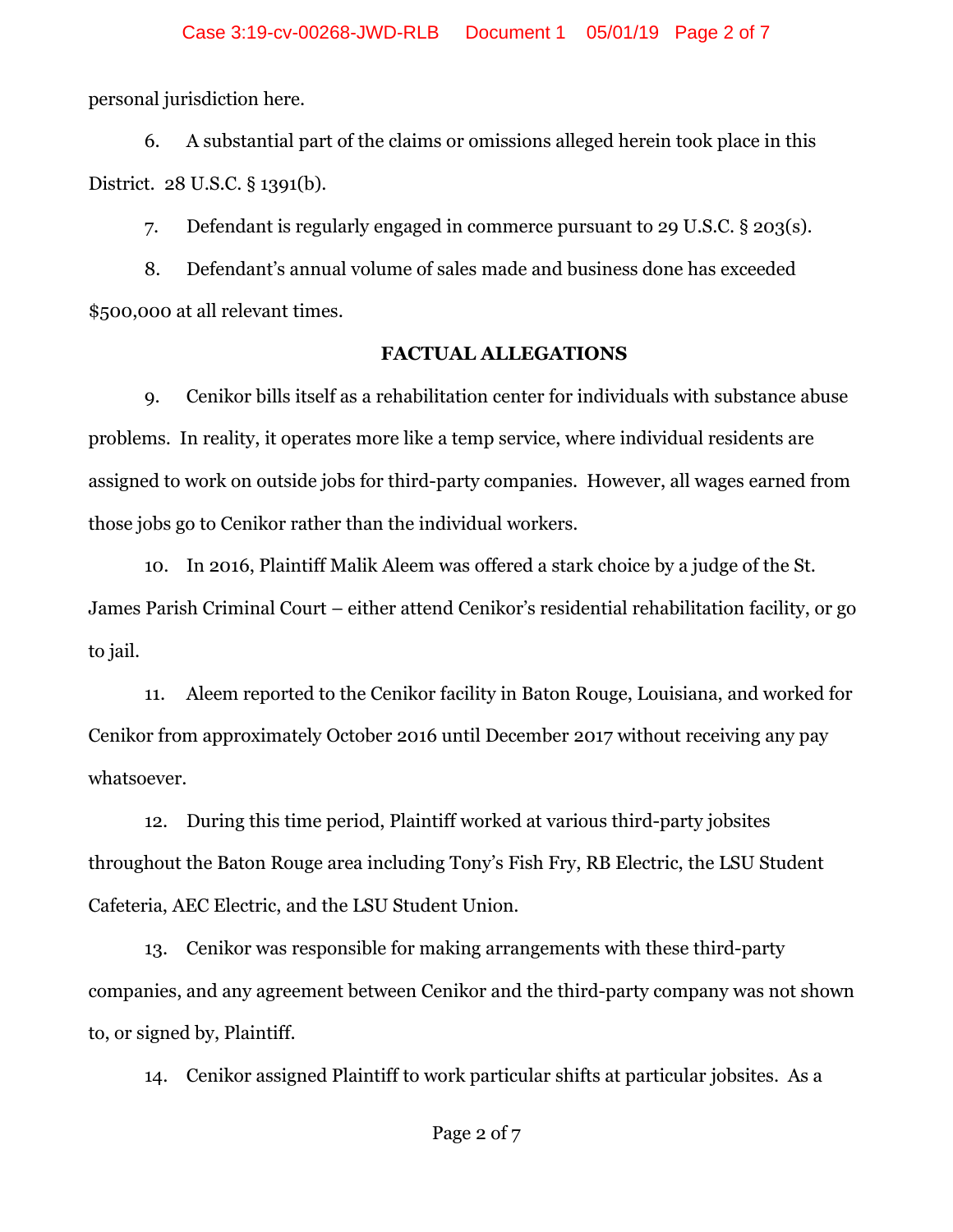result, Cenikor controlled the location and duration of Plaintiff's work. Cenikor also controlled the rate of pay (which was zero).

15. Plaintiff was not permitted to find independent work, outside the scope of the Cenikor assignments.

16. At all relevant times, Cenikor qualified as an "employer" under the FLSA.

17. At all relevant times, Plaintiff was Cenikor's "employee" under the FLSA.

18. Plaintiff worked, on average, 40 hours per week, and sometimes worked overtime.

19. Plaintiff never received any portion of the wages which he earned. Instead, all monies were kept by Cenikor.

20. Cenikor also prevents individuals from obtaining jobs directly from the companies they are working for. If a company attempts to hire a Cenikor worker directly, Cenikor threatens to assess a fine based on an alleged contractual provision.

21. On average, roughly 150 individuals were in residence at the Cenikor Baton Rouge facility at any given time.

22. On information and belief, each of these individuals was required to work at thirdparty jobsites, and all or some of their wages were retained by Cenikor and not provided to the resident.

23. During the time which Plaintiff resided at the Cenikor facility, he was economically dependent on Cenikor.

24. Although the individuals may be assigned to work at different locations, for different companies, the underlying Cenikor policy is the same – residents are all required to work, but do not receive any of the pay they earn.

25. Cenikor also told residents to apply for benefits under the Supplemental Nutrition Assistance Program (SNAP), also known as food stamps. However, these monthly benefits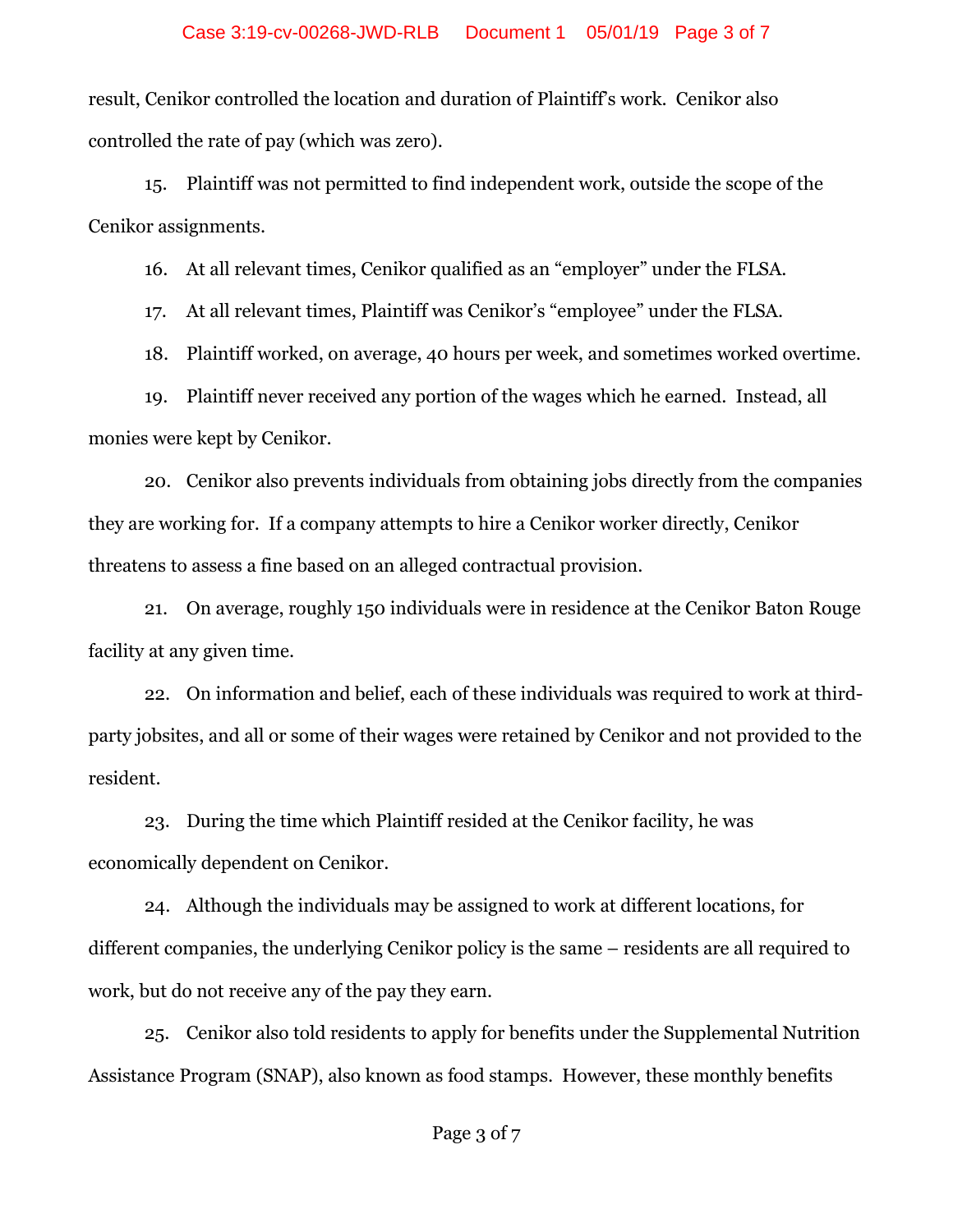were not distributed to the residents. Instead, they were retained by Cenikor.

26. In or around December 2017, Plaintiff became eligible for what Cenikor calls the "re-entry" program. Under the re-entry program, residents are permitted to keep a portion of their wages earned, but are required to pay \$350 in rent to Cenikor for rent and \$80 per month for transportation costs, directly to Cenikor. Plaintiff participated in the re-entry program from approximately December 2017 through February 2018.

#### **FIRST CAUSE OF ACTION**

#### **FAIR LABOR STANDARDS ACT**

27. Plaintiff hereby realleges and reincorporates all previous paragraphs as if fully set forth herein.

28. The FLSA requires that employers pay nonexempt employees a minimum wage of at least \$7.25 per hour, plus an overtime premium at a rate of at least one and one-half times their regular rate, for all hours over forty in a workweek.

29. Defendant has not paid Plaintiff any of the wages due to him, including minimum wage or overtime.

30. Defendant's nonpayment of minimum wage and overtime was willful and not based in a good faith belief that its conduct was in accordance with the law.

31. Defendant's failure to pay the residents the monies which they have earned while working is a common policy, practice or plan in violation of the FLSA.

32. Plaintiff hereby seeks certification of a collective pursuant to 29 U.S.C. § 216(b), consisting of:

> All individuals who resided at the Cenikor Foundation, Inc. facility in Baton Rouge, Louisiana, within the three years prior to the filing of this Complaint, and who were assigned by Cenikor to work at third-party facilities but whose earnings were kept, in whole or in part, by Cenikor.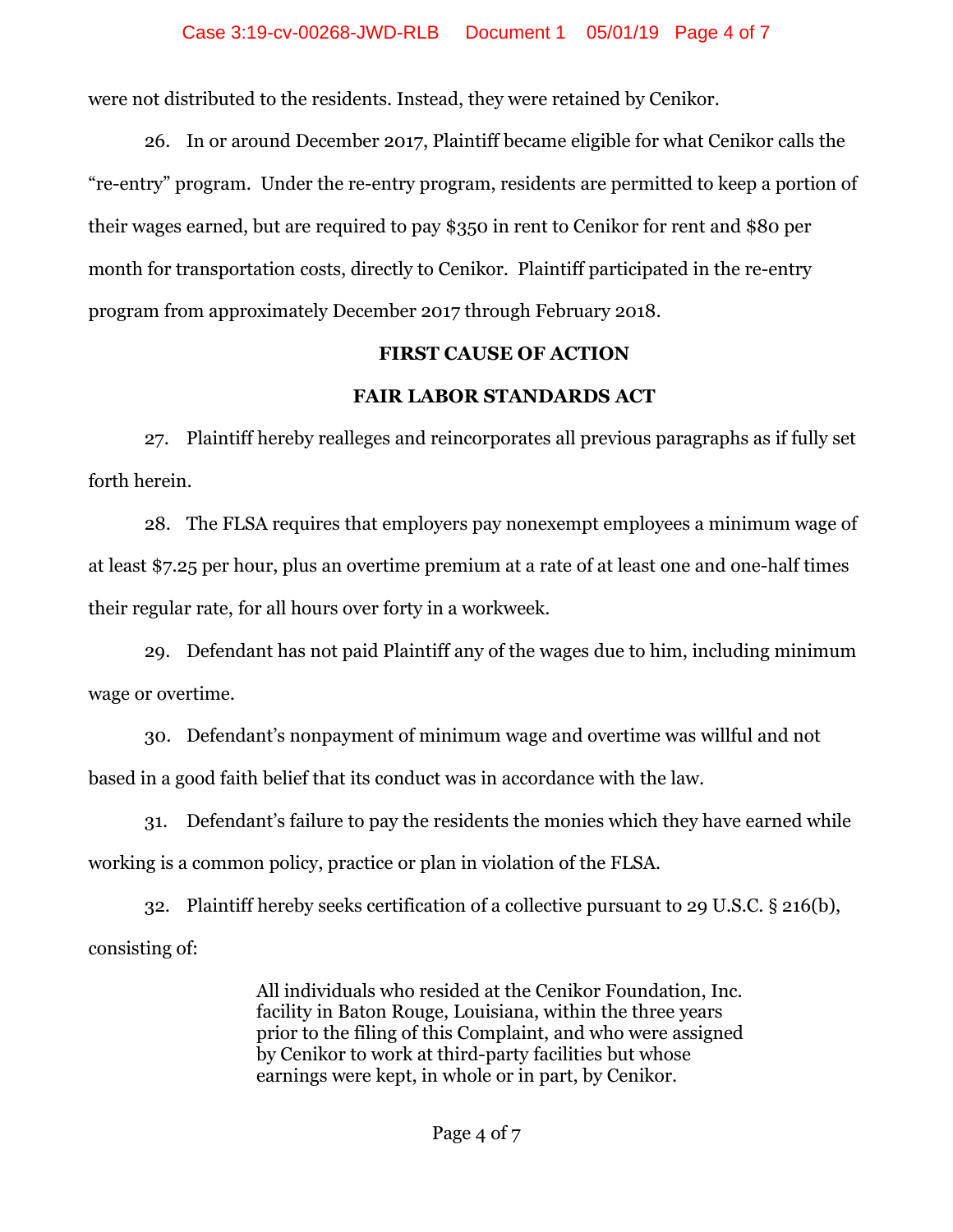33. Plaintiff and the members of the collective have been injured in an amount to be proven at trial.

# **SECOND CAUSE OF ACTION**

# **LOUISIANA WAGE PAYMENT ACT**

34. Plaintiff hereby realleges and reincorporates all previous paragraphs as if fully set forth herein.

35. Defendant failed to pay Plaintiff and the members of the collective all sums owed by the next regular pay date after the end of employment, as required by La. Rev. Stat. § 23:631.

36. Plaintiff has demanded payment of his wages from Defendant, but the wages have not been paid.

37. Defendant's actions violate the Louisiana Wage Payment Act, La. Rev. Stat. §§ 23:631-632, and Plaintiff is entitled to a penalty, along with reasonable attorneys' fees and costs, in accordance with that Act.

# **THIRD CAUSE OF ACTION**

# **BREACH OF IMPLIED CONTRACT/QUANTUM MERUIT**

38. Plaintiff hereby realleges and reincorporates all previous paragraphs as if fully set forth herein.

39. Defendants have not paid Plaintiff and the members of the collective all wages, earnings, and other monies due to them, and/or have made unlawful deductions from wages, earnings, and other monies due to Plaintiff and the members of the collective.

40. These monies were duly earned by or owed to Plaintiff and the members of the collective. Defendant's failure to pay for this labor has unjustly enriched Cenikor and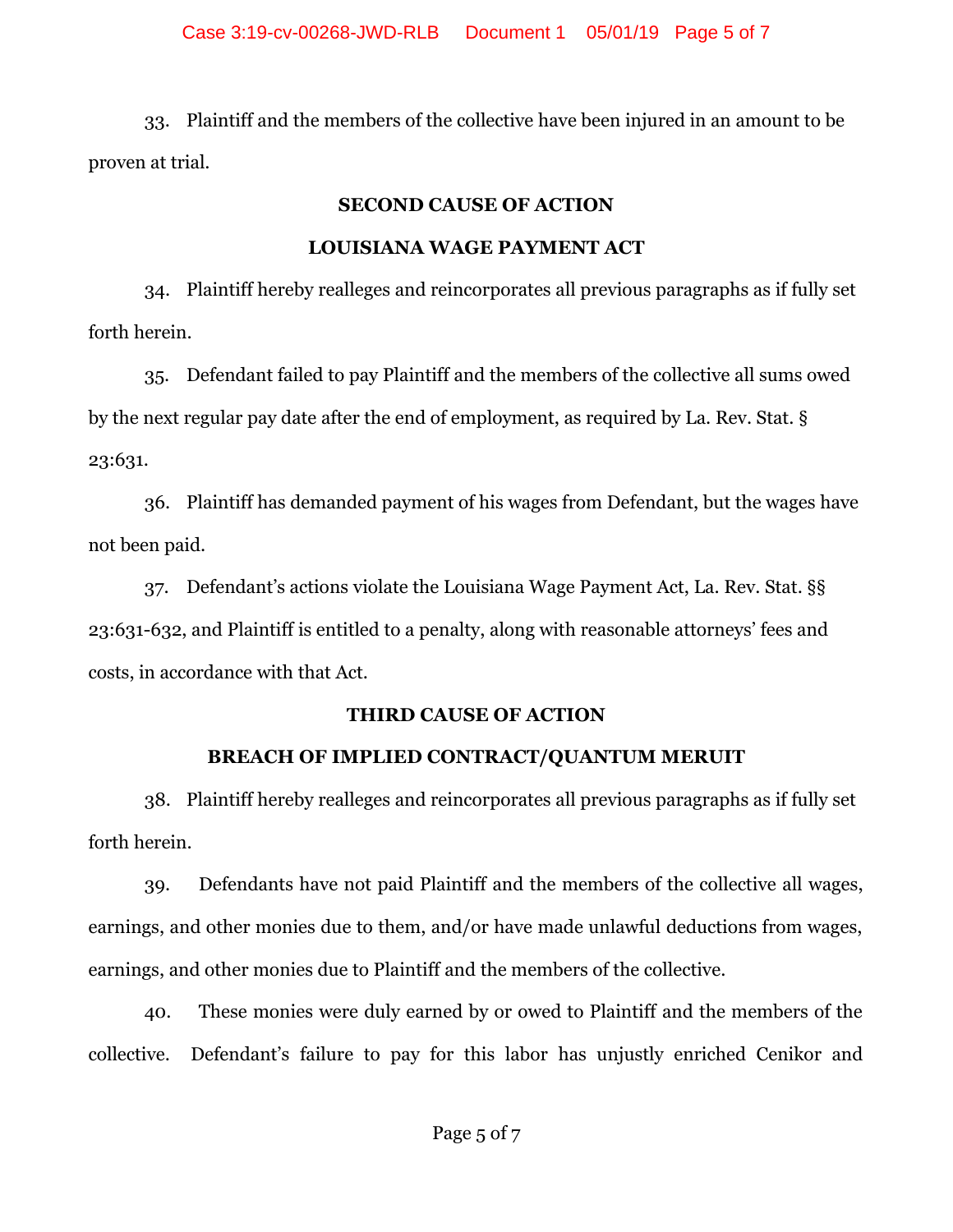impoverished Plaintiff and the members of the collective.

41. There is no justification for Defendant's unlawful nonpayment of wages and deductions from wages, and Plaintiff has no other adequate remedy at law for Defendants' unlawful actions.

42. Defendant's unlawful actions have injured Plaintiff and the members of the collective in an amount to be proven at trial.

43. Plaintiff hereby requests a trial by jury.

**WHEREFORE**, Plaintiff respectfully prays for judgment as follows:

- a. For certification of this action as a collective;
- b. For an award of all unpaid wages, minimum wage, and overtime according to proof;
- c. For an award of liquidated damages pursuant to 29 U.S.C. § 216(b);
- d. For an award of reasonable attorney's fees;
- e. For costs of suit;
- f. For an award of penalties pursuant to La. Rev. Stat.  $\S$  23:632;
- g For injunctive and equitable relief as provided by law;
- h. For pre and post-judgment interest; and
- i. For such other and further relief as may be just and proper.

Respectfully Submitted,

 / *s Charles J. Stiegler* Charles J. Stiegler, #33456 (Lead Atty.) STIEGLER LAW FIRM LLC 318 Harrison Ave., Suite 104 New Orleans, La. 70124 (504) 267-0777 (telephone) (504) 513-3084 (fax) Charles@StieglerLawFirm.com